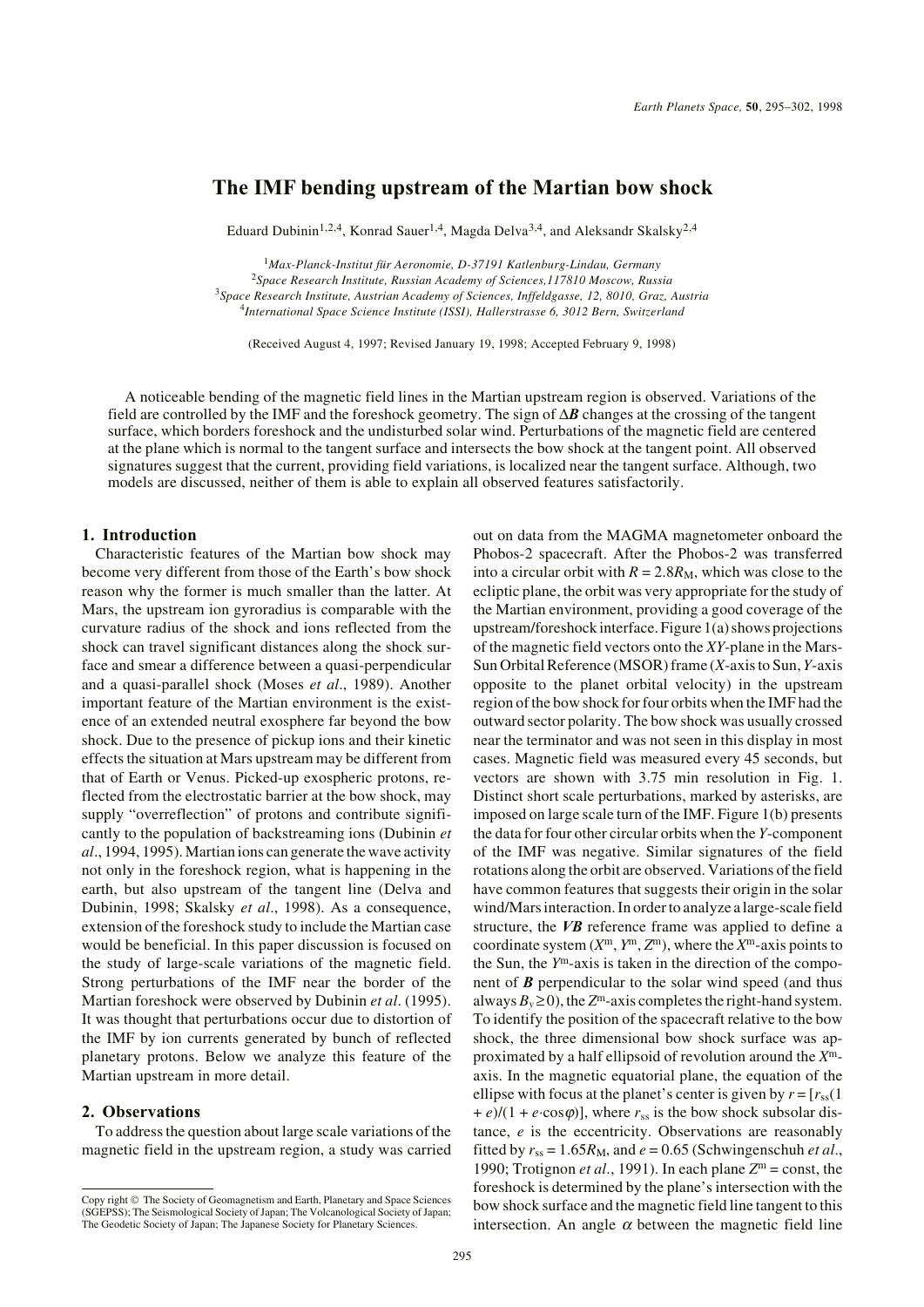

Fig. 1. (a) Projections of the magnetic field vectors onto *XY*-plane (the Mars-Sun Orbital reference frame) in the upstream region of the bow shock for four orbits with outward IMF sector polarity (*By* > 0). (b) The same for four other circular orbits, where the *Y*-component of the IMF was negative.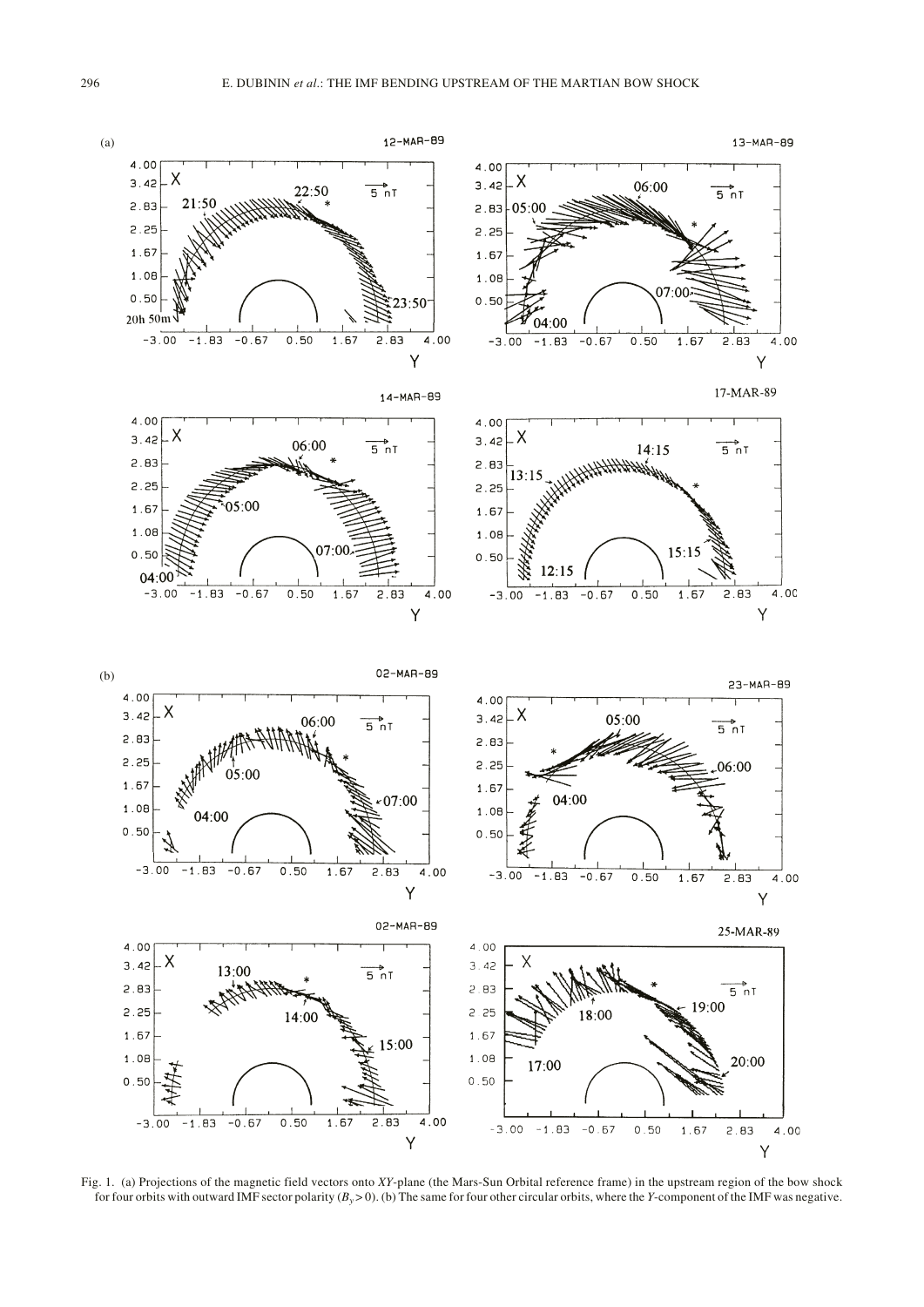tangent to the bow shock and the direction to the spacecraft from the tangent point was evaluated. Positive values of this angle ( $0^{\circ} \div 180^{\circ}$ ) correspond to time intervals when the spacecraft was downstream of the tangent line (foreshock region).  $\alpha \subset (-180^{\circ} \div 0^{\circ})$  gives positions of the spacecraft in the solar wind.

Figures 2(a) and 2(b) show the  $B_{xm}$  and  $B_{ym}$  components (in the *VB* frame) and the angle  $\alpha$  for several orbits. Left and right vertical dash-dotted lines border the region which is outside of the foreshock ( $\alpha$  < 0). As far as  $B_{xm}$  curves are concerned, tilted dotted lines connect points for  $\alpha = 0^{\circ}, \pm 180^{\circ}$ . Lines for *Bym* were drawn so that the changes in Δ*Bym* becomes similar to those in Δ*Bxm*. A gradual turn of the IMF to be more perpendicular to the solar wind flow, is observed. Although some uncertainty remains in drawing, tilted dotted lines show this trend. Distinct rotations of the magnetic field with respect to this background are also seen when the spacecraft leaves the foreshock and enters the unperturbed solar wind. The  $B_{xm}$ -component decreases and the transverse component of the field *Bym* increases. Then, the sign of the disturbance  $\Delta B_{xm}$  changes at  $\alpha \sim -90^{\circ}$  (middle dash-dotted line). The  $\Delta B$  also changes sign across the tangent to the bow shock. The fourth and fifth panels show plasma emissions recorded by the PWS instrument in two frequency ranges. Electron plasma oscillations, generated by suprathermal electrons, that had been accelerated and reflected at the bow shock, is a good indicator of tangent line crossings. A general tendency that plasma emissions appear in the foreshock region, as indicated by  $\alpha$ -angle, confirms the identification of the upstream region based on the model bow shock and the magnetic field measurements. The fifth panel presents wave emissions measured at frequency of ~100 Hz. Skalsky *et al*. (1998) indicated that these waves are observed "upstream" of electron plasma oscillations, which have onset near the tangent line, in 30–40% of all circular orbits. No obvious correlation between waves and the magnetic field bending is found. 100 Hz waves sometimes accompany a bending of the IMF were observed on March 13 and 25, but not on March 2.

#### **3. Current Systems**

At a glance, bi-polar variations of the field may be taken to be draping features around the extended Martian exosphere. Indeed, a pickup current of ions originating from the hot oxygen corona could provide a bending of the IMF. However, this simple model meets several serious problems. Figure 3 shows variations of the *Bxm* and α-angle for the orbit on March 13, 1989. The trajectory was almost "polar" in the *VB* coordinates and the spacecraft was traveling near the tangent surface in the foreshock, making only short excursions to the solar wind. The feature of the magnetic field variations, which is inconsistent with a draping pattern, is a change of sign of Δ*Bxm* across the tangent line. A second inconsistency is that bi-polar variations of the magnetic field are centered at  $\alpha \approx -90^{\circ}$  rather than near the subsolar point, in spite of expectation for draping due to the solar wind interaction with the Martian exosphere. Thirdly, a "reversed draping" has been also observed. Figure 4 gives an example of the reversed bending on March 12, 1989. As in the previous cases, a distinct rotation of the magnetic field

occurs when the spacecraft crosses the tangent line, but perturbations have an opposite sign.

Dubinin *et al*.(1995) have supposed that a sudden rotation of the magnetic field across the foreshock boundary might be associated with a current of reflected pickup protons. Using a simple model based on test particle motion in the prescribed electric and magnetic fields with electrostatic barrier at the bow shock, Dubinin *et al*. (1994, 1995) have shown that pickup protons, reflected at the BS, can essentially contribute to the population of backstreaming ions in the foreshock. This model was upgraded in this paper with consideration on probable variations of the IMF due to the current of reflected planetary protons. The current number density *neV*ref.pick was evaluated by tracing trajectories of pickup ions specularly reflected from the electrostatic barrier. It was found that ion current provides perturbations of the magnetic field mainly in the foreshock, and sign of Δ*B* is opposite to that was determined from observations. Figure 5 (upper panel) gives variations of the  $B<sub>x</sub>$  component along the spacecraft trajectory (February 8, 1989) when Phobos-2 was in the foreshock with only short touches of the tangent line (lower panel). The solid line shows results of the simulations, which were made with the assumption that the unperturbed IMF was  $(1, -2, 1)$  which corresponds to the observations made at ~04:00 UT. Subsequent variations of the  $B_x$  are caused by currents of reflected pickup ions. Measured and modeled values are varying in anti phase that indicates a dominance of electron currents. Next example also demonstrates a possible importance of the electron currents. Figure 6 compares observations and a model for the orbit on March 12, 1989 when the spacecraft was mostly upstream of the foreshock. Solid lines show components  $B_0$  $+$  ( $-\delta$ **B**), where  $\delta$ **B** is the field of ion currents. It is seen that the modeled perturbation, taken with the minus sign, reproduces the trend of field variations. It is worth to be noted that the model does not bring a fine bi(three)-polar structure of disturbances that is clearly observed.

Electron currents can be carried by suprathermal electrons accelerated and reflected at the bow shock. At the Earth's bow shock enhanced fluxes of backstreaming electrons is a main signature of electron foreshock (Feldman *et al*., 1982). Backstreaming electrons with energies between 100 and 530 eV were also recorded in the Martian electron foreshock (Skalsky *et al*., 1993). The scheme is shown in Fig. 7, illustrating a map of the magnetic field perturbations Δ*B* due to electron currents on the tangent to the bow shock surface. The surface consists of a family of tangent field lines at different  $Z_{xm}$  planes. The position of tangent point separates electrons flowing in opposite directions. The sign of Δ*B* varies whether the spacecraft is upstream or downstream of the position of the tangent point, or whether the spacecraft is above or below the magnetic equatorial plane. In order to test the model, calculation was made on the spacecraft position in a reference frame (*X*\*, *Y*\*, *Z*\*) with origin at the tangent point in the magnetic equatorial plane (*X*\*-axis is along the normal to the tangent surface, *Y*\*-axis coincides with the tangent magnetic field line, *Z*\*-axis completes the right-hand system). The tangential surface was determined with an assumption of the prescribed IMF in the solar wind. Figure 8 shows the spacecraft location in this reference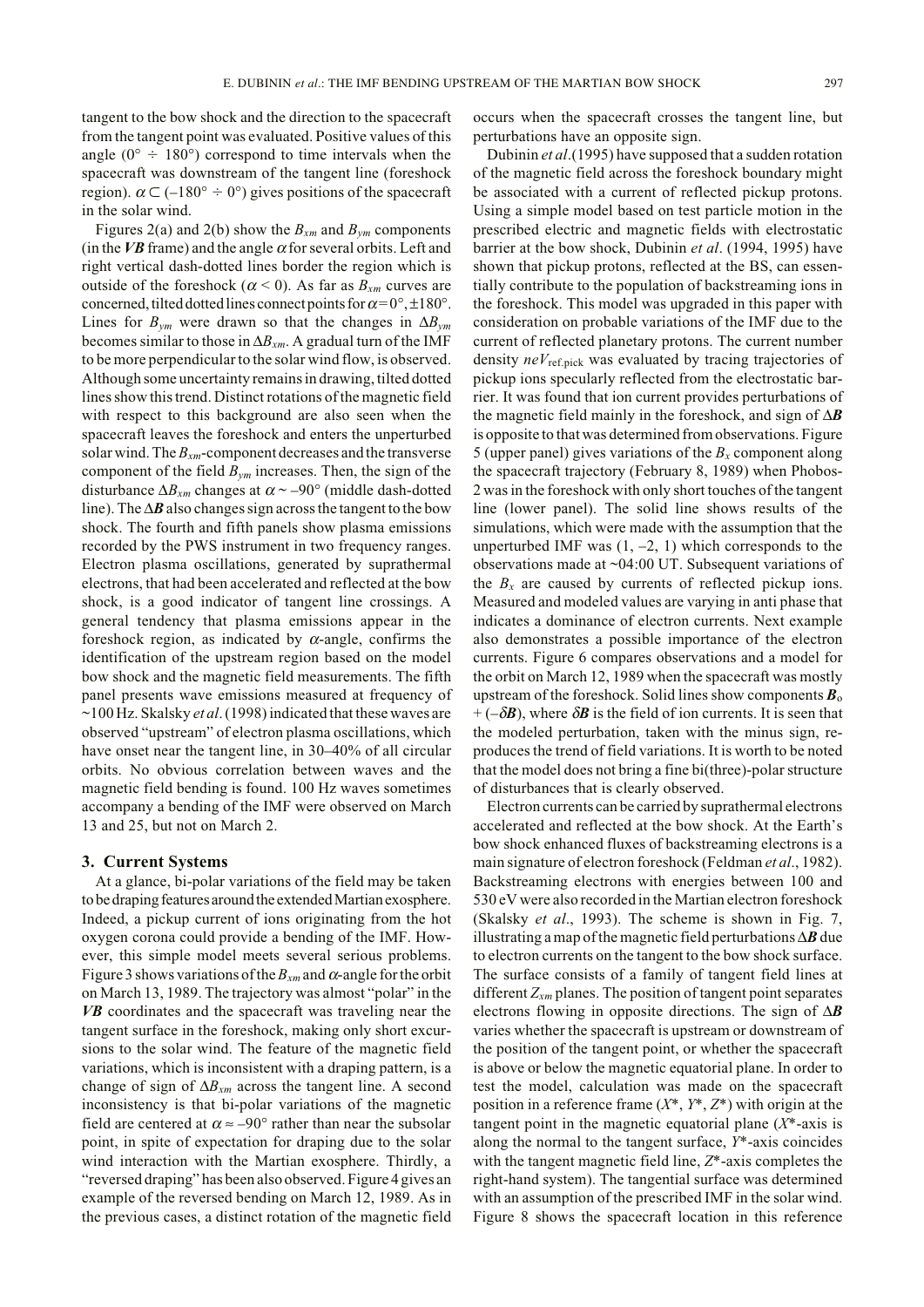

Fig. 2.  $B_{vm}$  and  $B_{vm}$  components in the *VB* reference frame and the angle  $\alpha$  between the tangent line and the direction to the spacecraft for several orbits. Left and right vertical dash-dotted lines border the region outside the foreshock ( $\alpha$  < 0). Two lower panels are intensities of wave emissions ( $V^2$ / m<sup>2</sup>) at frequencies 6–38 kHz (electron plasma oscillations), and 50–200 Hz.

frame and the perturbations of the IMF for two orbits with "normal" and "reversed" draping signatures. Bottom panels give the angle  $\alpha$ .  $X^* = 0$  means that the spacecraft crosses the tangent surface. Signs –/+ of the *Y*\*-component indicate that the spacecraft occurs upstream or downstream with respect to the position of the tangent point. Crossings of the *Y*\* (*X*\*  $= 0$ ) and *X*<sup>\*</sup> (*Y*<sup>\*</sup> = 0)-axes correspond to  $\alpha = -0, \pm 180^{\circ}$  and  $\alpha = -90^{\circ}$ , respectively. Rotations of the magnetic field are controlled by the spacecraft position with respect to the tangent surface, i.e., by the crossings of the surface itself (*X*\*  $= 0$ ), the equatorial plane ( $Z^* = 0$ ), or the plane, which is normal to the tangent surface ( $Y^* = 0$ ). It should be mentioned that sites of critical points are sensitive to the choice of the undisturbed prescribed IMF. The values  $B_{xm} = -4, -2$ nT, *Bym* = 5.4, 6 nT were adopted for orbits on March 12 and 14 respectively. The difference between these two trajectories is that the spacecraft was traveling from the southern hemisphere to the northern hemisphere on March 12, and in the opposite *Z*\* direction on March 14. According to the scheme in Fig. 7, the sign of the field rotation is different from each other. In accordance with the model, perturbations of the IMF must have a three-polar rather than a bi-polar structure along the spacecraft orbit. It is not adequate to note that orbits on March-2, 13, 14, 25 (Fig. 2) give the examples of bi-polar perturbations. A three polar structure is observed in the orbit on March-12. Another important feature is a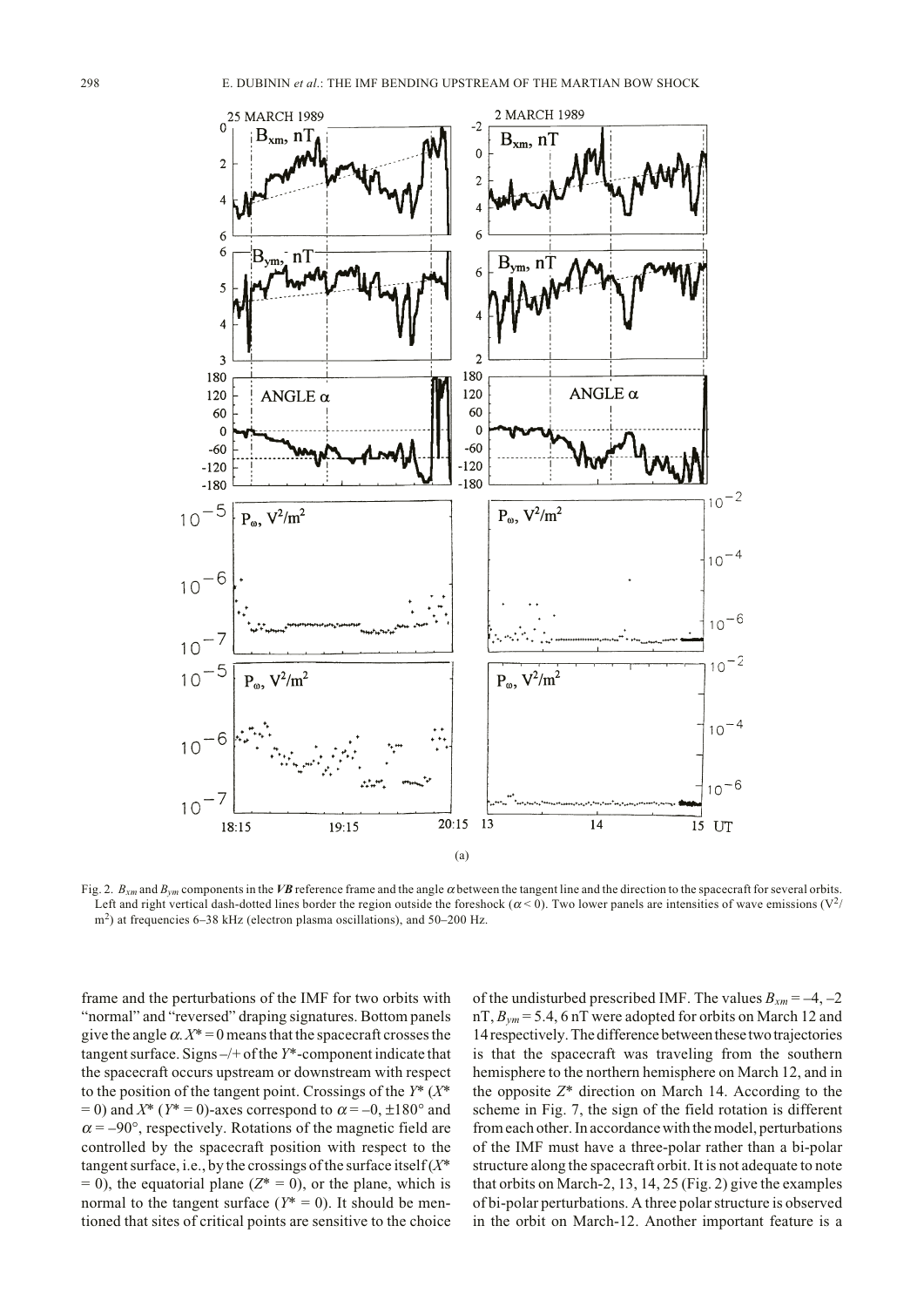

Fig. 2. (continued).

difference between the methods of tangent line estimation in the model and in the preceding data analysis. "An optimum" IMF direction in the unperturbed solar wind was adopted to calculate angle  $\alpha$  and  $X^*$ ,  $Y^*$  and  $Z^*$ -coordinates of the spacecraft in the model. On the other hand, analyzing the data set, angle  $\alpha$  was estimated from each observation point. Both methods can lead to a difference in time of crossing of the tangent surface. For example, according to Fig. 2(b), the spacecraft entered the foreshock region at 07:15 UT (March-14), whereas, the model (Fig. 8) brings that the crossing of the tangent line occurs at 08:00 UT. Therefore, independent and reliable identification of the foreshock position becomes important. In some cases we have a good indicator of this crossing from the plasma wave observations. Unfortunately,

as was already mentioned, wave measurements of the electron plasma oscillations were not carried out at all orbits.

Addressing the question about the number density of current carriers, we evaluated  $n_{\text{cur}} \sim c \cdot \Delta B / 4 \pi L e V_{\text{cur}}$ . Adopting  $\Delta B \sim 3$  nT,  $L \sim 3.10^8$  cm,  $V_{\text{cur}} \sim 5.10^8$  cm/s (electrons with energy of about  $150-200 \text{ eV}$ ), we obtain  $n_{\text{cur}}$  $\sim 10^{-3}$  cm<sup>-3</sup>. Feldman *et al.* (1982) have estimated that approximately 10–4 incident solar wind electrons are accelerated by the Earth's bow shock back into the upstream region, with energy greater than 1 keV. Therefore, the number density of about  $10^{-3}$  cm<sup>-3</sup> of suprathermal electons ( $E \ge 100$ eV) carrying current along the tangent surface seems to be a realistic value. However, this model has serious problems because surface electron currents do not provide a normal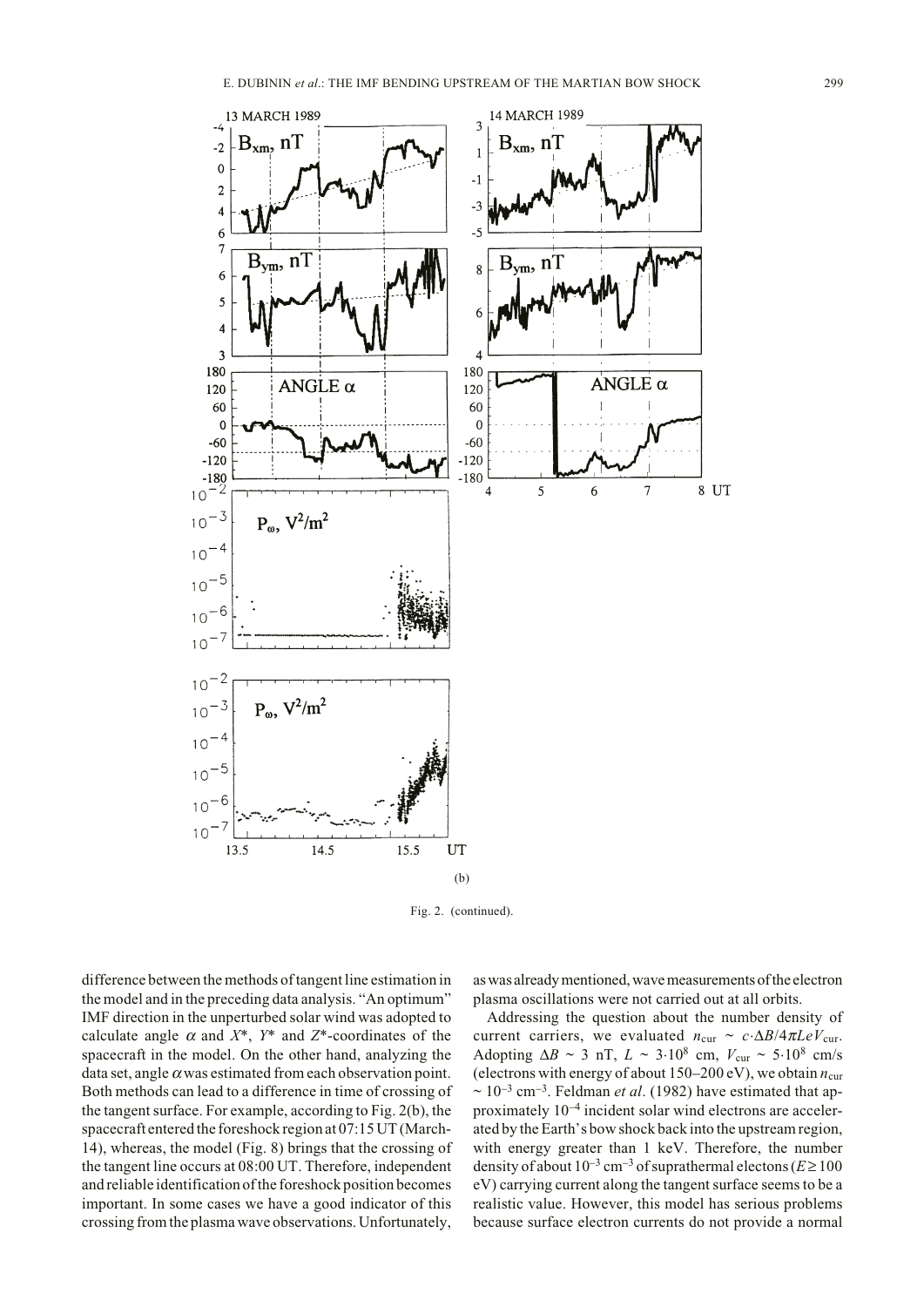

Fig. 3. Variations of the  $B_{xm}$  component and  $\alpha$ -angle (in *VB* coordinates) for the polar orbit on March 13, 1989.



Fig. 4. Example of reversed draping signatures on March 12, 1989.



Fig. 5. Variations of the  $B_x$ -component when Phobos-2 was inside the Martian foreshock (February 8, 1989). Solid line gives the modeled perturbed magnetic field caused by currents of pickup exospheric protons, reflected at the bow shock. The bottom panel shows the  $\alpha$ -angle. Antiphase variations suggest that electron currents may be responsible for magnetic field bending.

field component (bent field lines remain at surfaces parallel to the tangent one). To overcome the problem with the normal component, one may assume that the field lines, which construct a tangent surface, are not straight, giving rise to convexities and concavities of this surface. This prompts a question whether magnetic field lines are strongly sheared near an idealized tangent surface or not.

### **4. Summary**

Strong perturbations of the magnetic field are observed, when the Phobos-2 spacecraft left the foreshock region and entered the undisturbed solar wind. These variations comprise a distinct large-scale bending of the IMF and are controlled by the IMF-direction and the foreshock geometry. Disturbances of the magnetic field are centered at the plane which is normal to the tangent surface and intersects the bow shock at tangent points. A change of sign of the Δ*B* across the tangent line is also observed. All these signatures suggest that a current, responsible for the field perturbations, is localized near the tangent surface. This surface, formed by a family of field lines tangent to the bow shock at different *Z*-planes, has probably a more complicated shape. Neither of the discussed models gives a satisfactory explanation for the observed features. Since an uncertainty remains always, whether the variations of the magnetic field are associated with changes in the solar wind or if they are internally driven by processes near the Martian foreshock. Only measurements with two spacecrafts would be able to solve this uncertainty.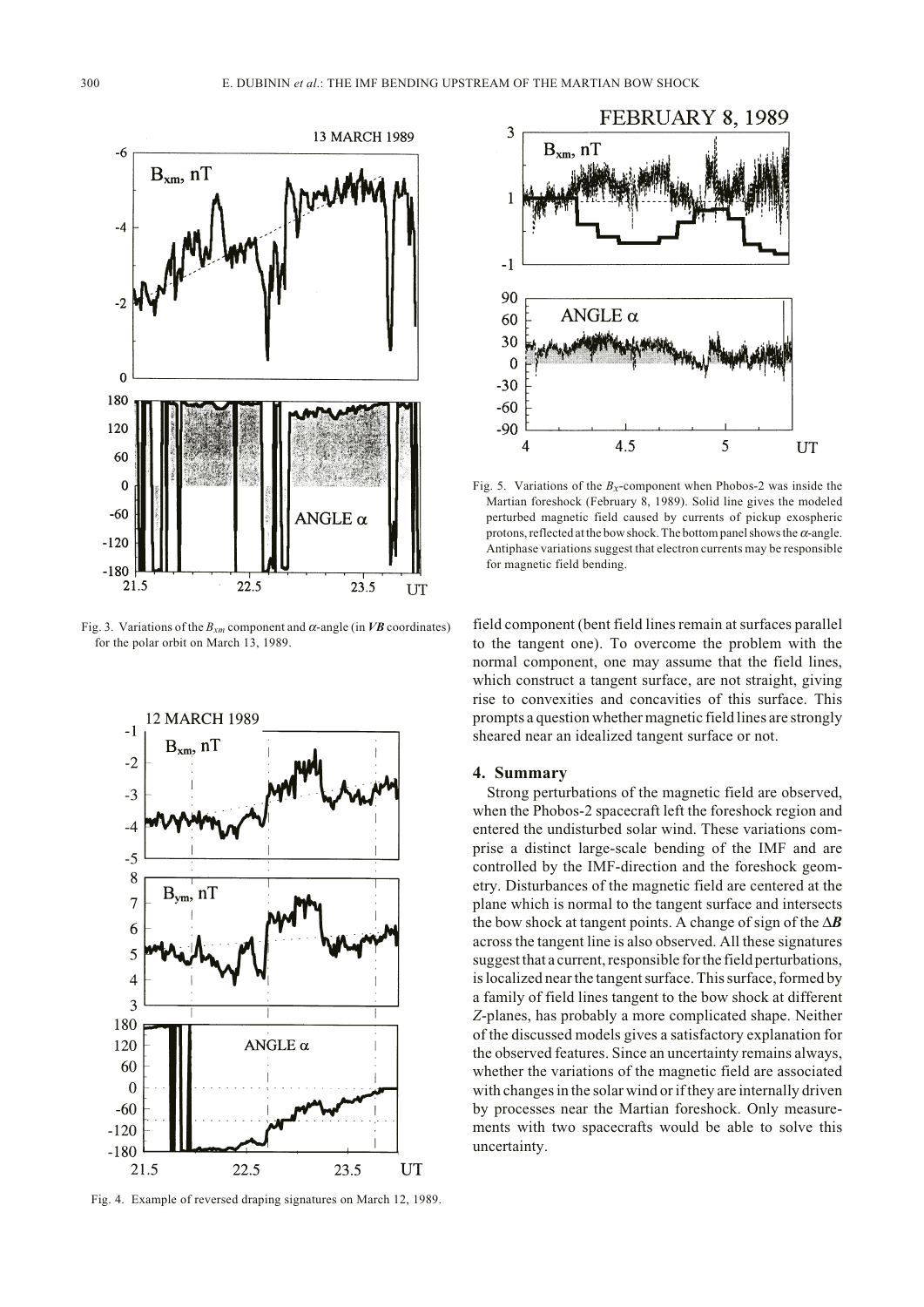

Fig. 6. Comparison of the observed and modeled field variations (the MSOR frame) for the orbit on March 12, 1989.

**NORMAL DRAPING** 



Fig. 7. The scheme of magnetic field perturbations Δ*B* due to electron currents at the tangent to the bow shock surface. The sign of Δ*B* varies whether the spacecraft is upstream or downstream of the position of the tangent point, or if it is above or below the magnetic equatorial plane.



Fig. 8. Magnetic field and coordinates of the spacecraft for two orbits with a "normal" and "reversed" draping signature in the reference frame determined by the foreshock geometry with origin in the central tangent point.

# **REVERSED DRAPING**